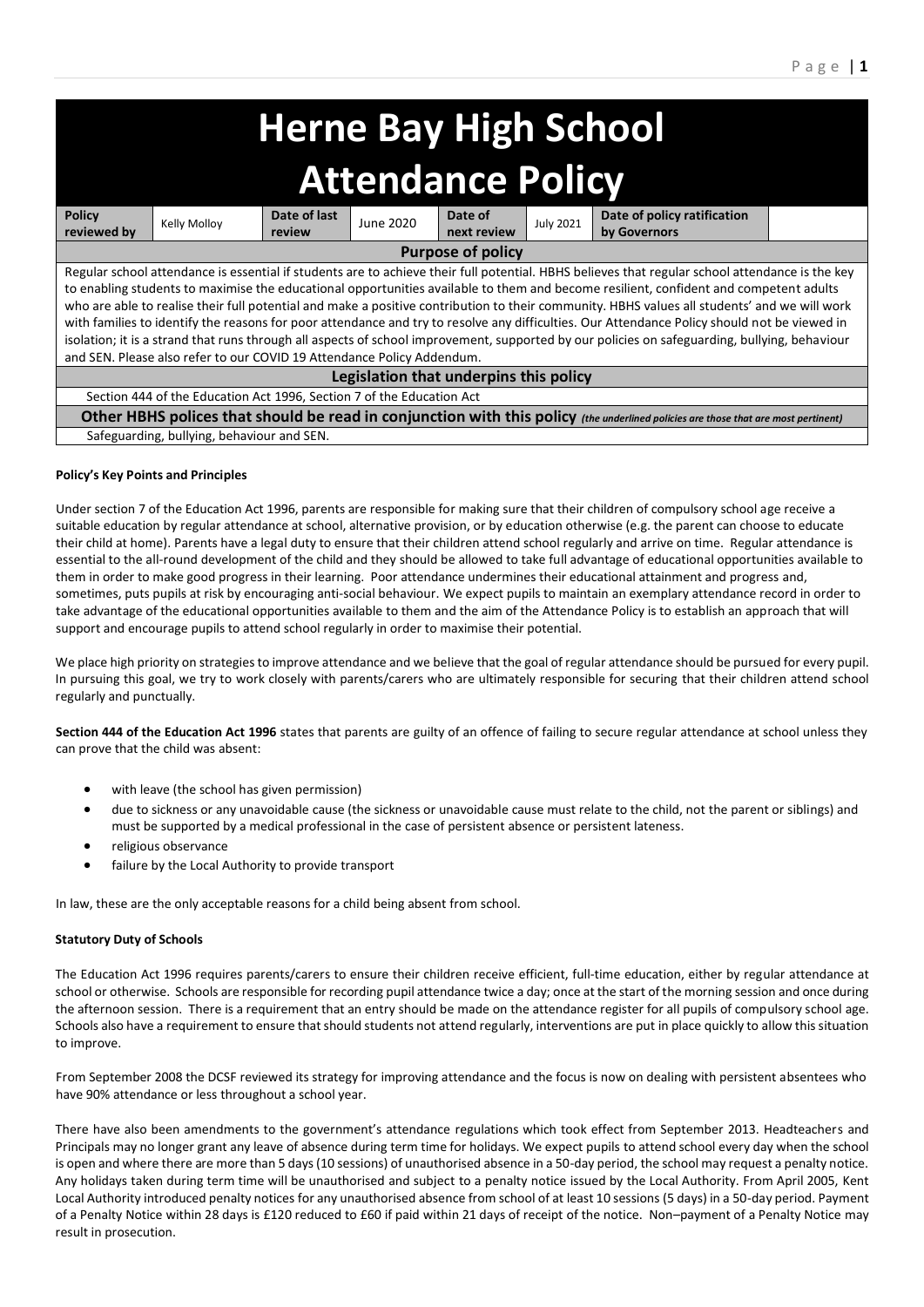Changes have also been made to the statutory guidance on absence for medical appointments. Missing morning or afternoon registration for a GP, consultant or dental appointment will be considered an absence. Parents/carers are encouraged to make appointments out of school hours and, where this is not possible, to ensure that pupils are only out of school for the minimum amount of time.

## **Authorising Absence**

Only the Principal can authorise absence using a consistent approach. The Principal is not obliged to accept a parent's explanation. A letter or telephone message from a parent does not in itself authorise an absence. If absences are not authorised, parents will be notified.

If no explanation is received for an absence, the absence will not be authorised. If no explanation is given for absence, a text message will be sent home asking for the reason for absence. If there is no re

Absence (for example leave for holidays) during term time can only be approved in "exceptional circumstances". The following reasons are examples of absence that will not be authorised:

- Persistent non-specific illness e.g. poorly/unwell
- Absence of siblings if one child is ill
- **Oversleeping**
- Inadequate clothing/uniform
- Confusion over school dates
- Medical/dental appointments of more than half a day without very good reasons
- Child's/family birthday
- Shopping trip
- **Family Holidays**
- Issues in school that have not been reported to a member of staff for investigation
- Issues with students that have happened outside of school
- Social Media concerns

Persistent unauthorised absence currently stands at anything under 90% (10% or more of the school year) and will result in an either a penalty notice being requested or an AS1 referral to the Local Authority School Liaison Officer for consideration of prosecution. The school will follow procedures prior to referral and parents will be notified in writing.

#### **Penalty Notices**

A Penalty Notice can only be issued in cases of unauthorised absence or where an excluded child is found in a public place during school hours.

#### **1. Unauthorised absences:**

 Parents and pupils are supported by HBHS to overcome barriers to regular attendance through a range of intervention strategies. Sanctions of any nature are for use only where parental co-operation in this process is either absent or deemed insufficient to resolve the presenting problem. Sanctions are used as a means of enforcing attendance where there is a reasonable expectation that their use will secure improvement.

Penalty Notices can only be issued in cases where a pupil of compulsory school age has been absent or late for a period, or periods, of time and the absence or lateness has not been authorised by the school, or shown improvement as a result of actions taken by the school.

After a school has taken the steps to improve attendance, any relevant case may be referred directly to the KCC Attendance and Enforcement Service to issue a Penalty Notice for any unauthorised absence where the pupil has been:

- absent for 10 or more half-day sessions (five school days) without authorisation during any 100 possible school sessions or 50 school days – these do not need to be consecutive.
- persistently late (coded U) for 10 or more sessions after the register has been closed (8.45am)
- unauthorised absence for any public examinations of which dates are published in advance

#### 2. **Unauthorised Term-Time Leave (including leave for family holiday)**:

Any parent who takes a child out of school for term-time leave of 10 or more half-day sessions (five school days) during any 100 possible school sessions or 50 school days, not authorised by the school (under exceptional circumstances), may receive a Penalty Notice. The unauthorised term-time leave does not have to be consecutive for a parent to receive a Penalty Notice. In deciding whether to refer a case for the sanction of a Penalty Notice, the school will take into account whether there is known evidence of previous unauthorised term time leave taken in the last 3 years and evidence of parents being warned about a potential Penalty Notice.

## 3. **Exclusion:**

Where a child is found in a public place during school hours of day one to five of any fixed term or permanent exclusion.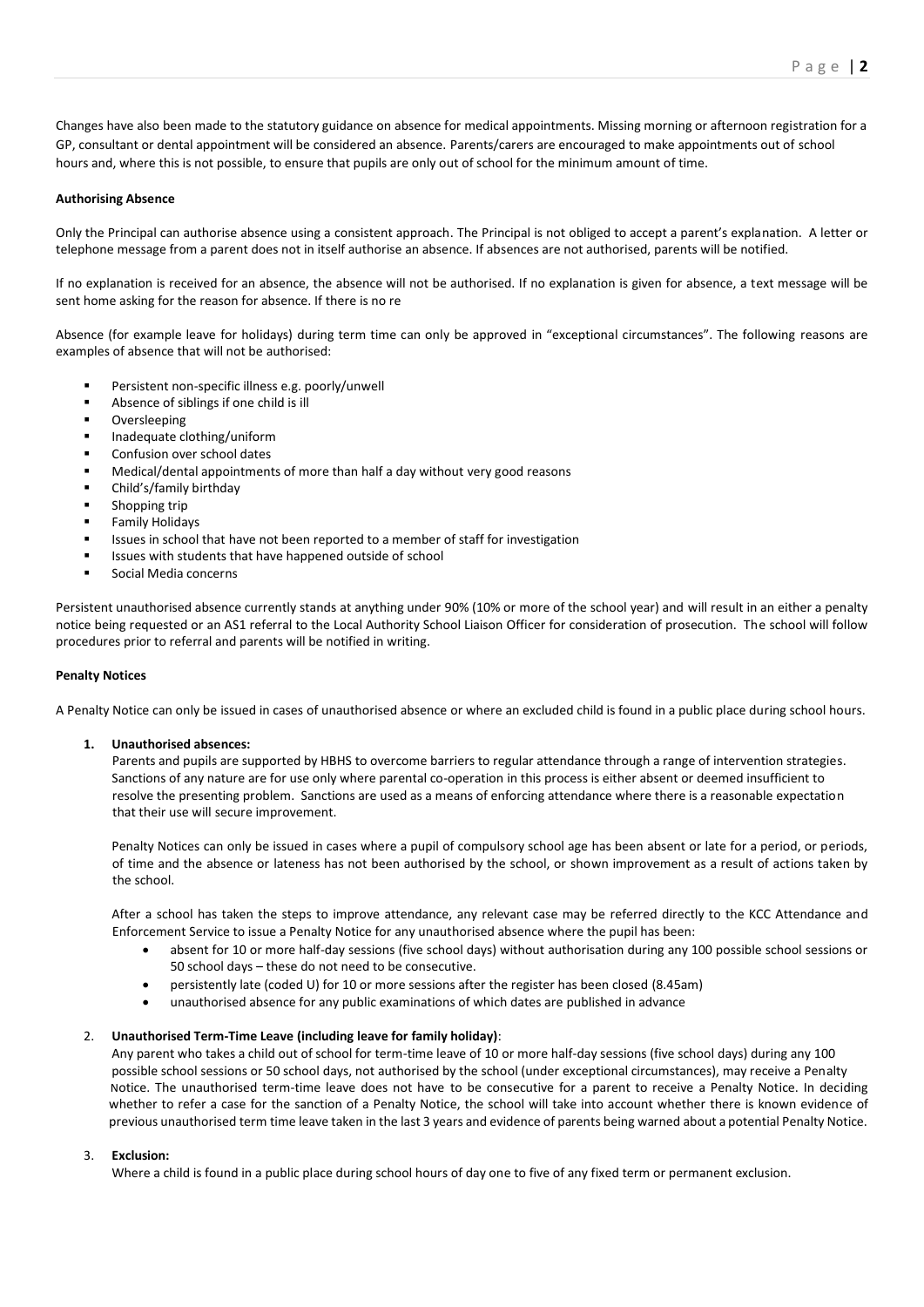## **Procedure for Issuing Penalty Notices**

Kent County Council's Attendance and Enforcement Service will issue all Penalty Notices within the administrative area of Kent County Council for all unauthorised absences and exclusions. This ensures consistent and equitable delivery, avoids duplication of Penalty Notices, helps to maintain good school and alternative provision relationships with the home and ensures that there is no conflict with other enforcement sanctions. Penalty Notices will only be issued by post and never as an on the spot action.

KCC will:

- In cases of non-attendance, issue a further written warning to the parent or carer of the possibility of a Penalty Notice being issued; and in the same letter, set a period of school days within which the pupil must have no unauthorised absence; and will issue a Penalty Notice through the post at the end of the 15 day period if there has been any further unauthorised absence. A separate Penalty Notice will be issued per parent per child and will incur a penalty charge if issued. Payment of a Penalty Notice within 28 days is £120 reduced to £60 if paid within 21 days of receipt of the Notice. Non-payment of a Penalty Notice may result in prosecution.
- in the case of a pupil's leave of absence in term-time that has not been authorised by the school or alternative education provider, a Penalty Notice may be issued without setting a period of school days for attendance improvement. (Amendments to the 2006 regulations remove references to family holiday and extended leave as well as the statutory threshold of ten school days. The amendments make clear that Headteachers may not grant any leave of absence during term-time unless there are exceptional circumstances. Headteachers should determine the number of school days a child can be away from school if the leave is granted.). A separate Penalty Notice will be issued per parent per child and will incur a penalty charge if issued. Payment of a Penalty Notice within 28 days is £120 reduced to £60 if paid within 21 days of receipt of the Notice. Non-payment of a Penalty Notice may result in prosecution.

If a pupil with unauthorised leave of absence in term-time has a sibling (or siblings) attending another school, it is good practice that relevant schools co-ordinate their decisions in order to ensure a consistent approach.

If a Penalty Notice is considered to be appropriate for absence, the school should submit the Penalty Notice request as soon as 10 unauthorised sessions have been reached.

The use of Penalty Notices will normally be restricted to one per pupil per parent per academic year. Should persistent absence continue after this Penalty Notice, an AS1 referral to the KCC PIAS Attendance and Inclusion Service will be submitted.

In the case of a period of unauthorised leave for the purpose of a family holiday in term-time a Penalty Notice may be issued on more than one occasion.

Not more than twelve may be issued per pupil per parent per academic year for being found in a public place whilst excluded

#### **Attendance Service Referral**

Should attendance not improve after interventions within school (which may include penalty notice monitoring), consideration will be given to an AS1 referral to the KCC PIAS Attendance and Inclusion Service. When a referral is made, the child's Registration Certificate, copies of all letters sent to parents and minutes of any meetings are attached to the completed AS1 referral form with any other relevant information.

KCC PIAS Attendance and Inclusion Service interventions may include:-

- Attendance Improvement Meeting
- Home visits
- Liaison with other agencies
- Fast Track to Prosecution

#### **Responsibilities**

# **A. HBHS**

HBHS will ensure that:

- Pupils are registered accurately twice daily.
- Pupils arriving after the morning registration period will be marked as late after the register has closed at 8.40am (U) and this will be recorded as a missed session. However, this will be authorised if it is an appointment agreed in advance, and in the case of a persistently absent child, medical evidence provided.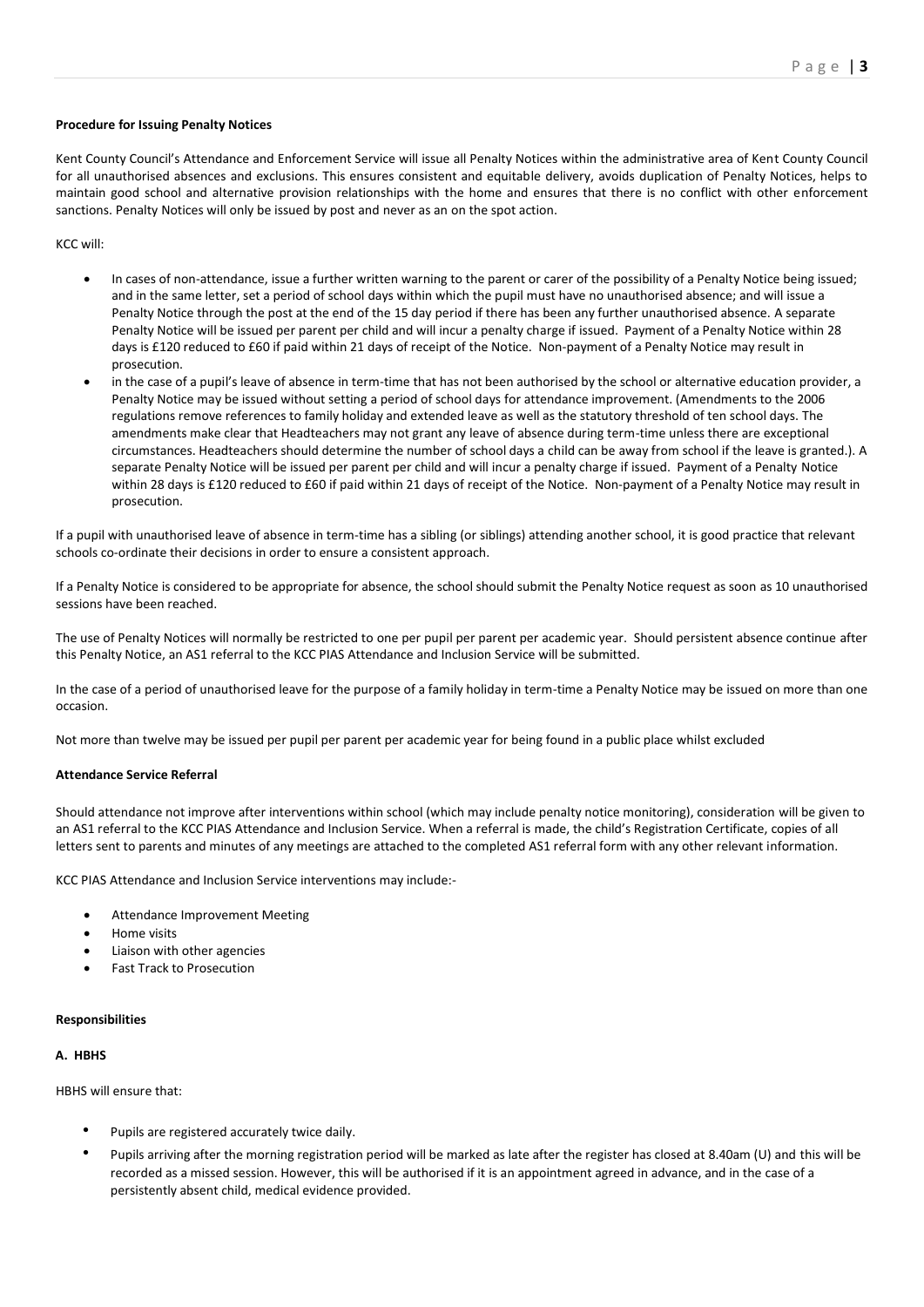- Parents/carers will be contacted when reasons for absence are unknown or the level of attendance is unacceptable. This contact can be in the form of, but is not exclusive to, written notification, text notification, telephone notification or notification during a meeting in school.
- A pupil's attendance and lateness, the latter constitutes an unauthorised absence if it is persistent, will be measured and contact made with parents/carers as appropriate. This contact can be either via written notification, text notification, telephone notification or notification during a meeting in school.
- School attendance statistics will be reported to governors at their regular meetings.
- Attempt to make contact with parents/carers for every day of absence where we have not received notification of absence.
- Vulnerable pupils with specific problems that may affect attendance are supported.
- Appropriate resources are committed to ensure the policy is implemented.

# **B. Pupils**

Pupils will be encouraged to attend regularly and punctually by all staff at HBHS. Support is given through various interventions to secure regular attendance.

# **Parents/Carers**

## Parents/carers will:

- Inform the school on the first day of absence this can be in person, via the HBHS absence line, 01227 289409, via the My Ed App or by text or e-mail to school: [absence@hernebayhigh.org.](mailto:absence@hernebayhigh.org) Failure to notify us of a reason will result in the absence being recorded as unauthorised absence.
- Discuss planned absences with the school in advance. It must be noted that requests for holidays (leave of absence) during term time can no longer be granted by the school except in exceptional circumstances and as agreed by the Principal.
- During lengthy absences, maintain regular contact with the school to assist with the monitoring of the student and the provision of work where appropriate.
- Provide medical evidence if the absence is for 5 days or longer. This can be in the form of a doctor's note, appointment card or copy of prescription. Persistent absence due to a medical condition must be supported by a medical professional – appointment cards and prescriptions will not be considered acceptable as medical evidence in persistent absence cases where attendance cannot be improved.
- Arrange appointments and outings after school hours, at weekends or during school holidays where at all possible.

# **Monitoring, Evaluation & Review**

HBHS will review the policy regularly and assess its implementation and effectiveness, ensuring that any changes to statutory legislation is considered.

## **Implementation**

#### **A. Communicating the Policy**

HBHS will keep parents/carers informed of how this policy operates as follows:

- Through information shared with parents/carers when a child starts at HBHS; parents will sign up to their acceptance of our attendance policy.
- In the discussions which take place with every parent/carer during their induction interview and at parents' evenings and consultation days.
- Via the school website.
- Through regular newsletters and other communication from HBHS.

# **B. Explain within this policy the procedure for improving attendance:**

HBHS expects all pupils to have 100% attendance at school, however:

• Parent/Carers will be contacted should attendance become a concern. This contact will be in the form of a letter home, telephone call or attendance meeting in school.